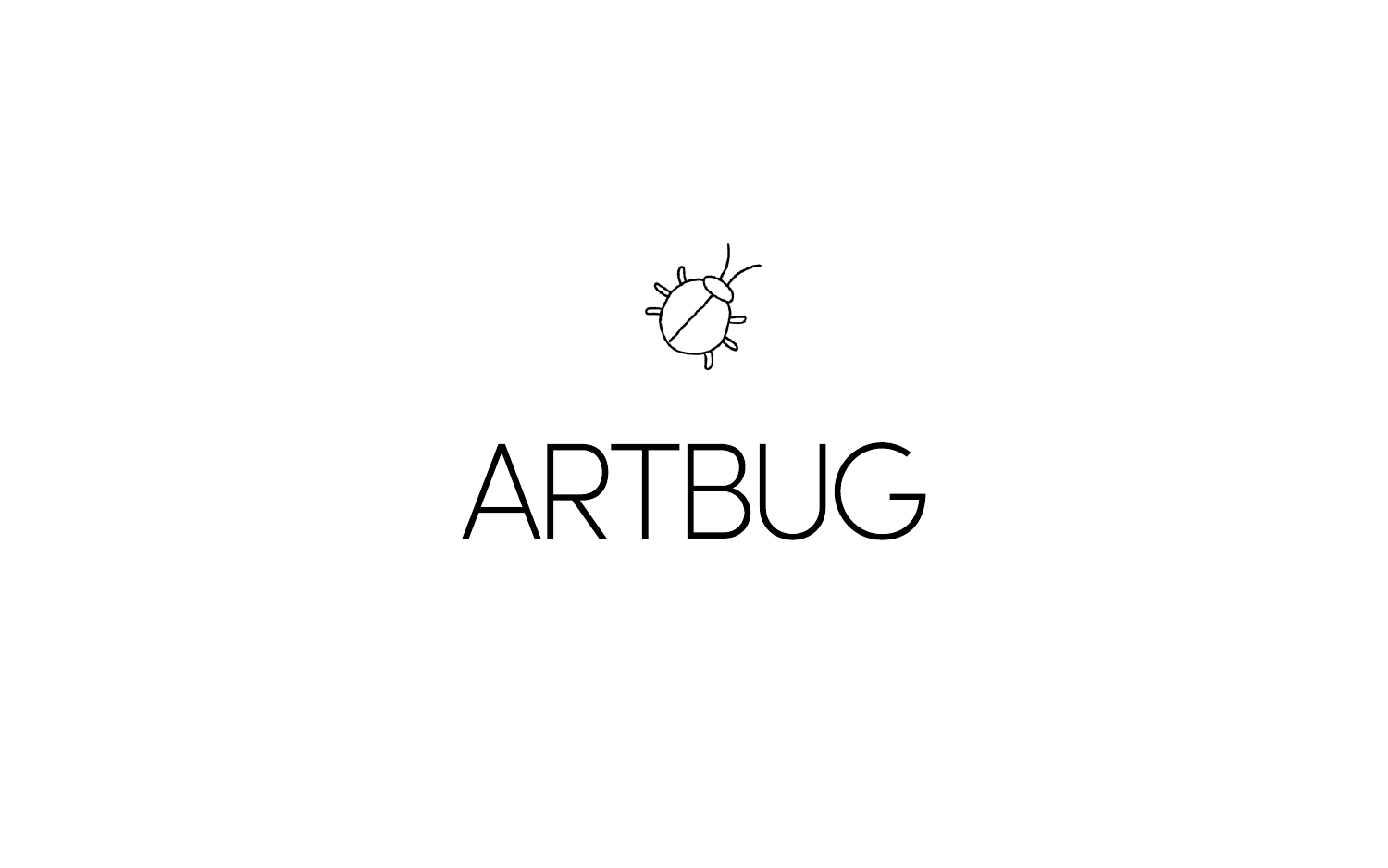**A show curated by Salomón Huerta**





# **LA PAINTING**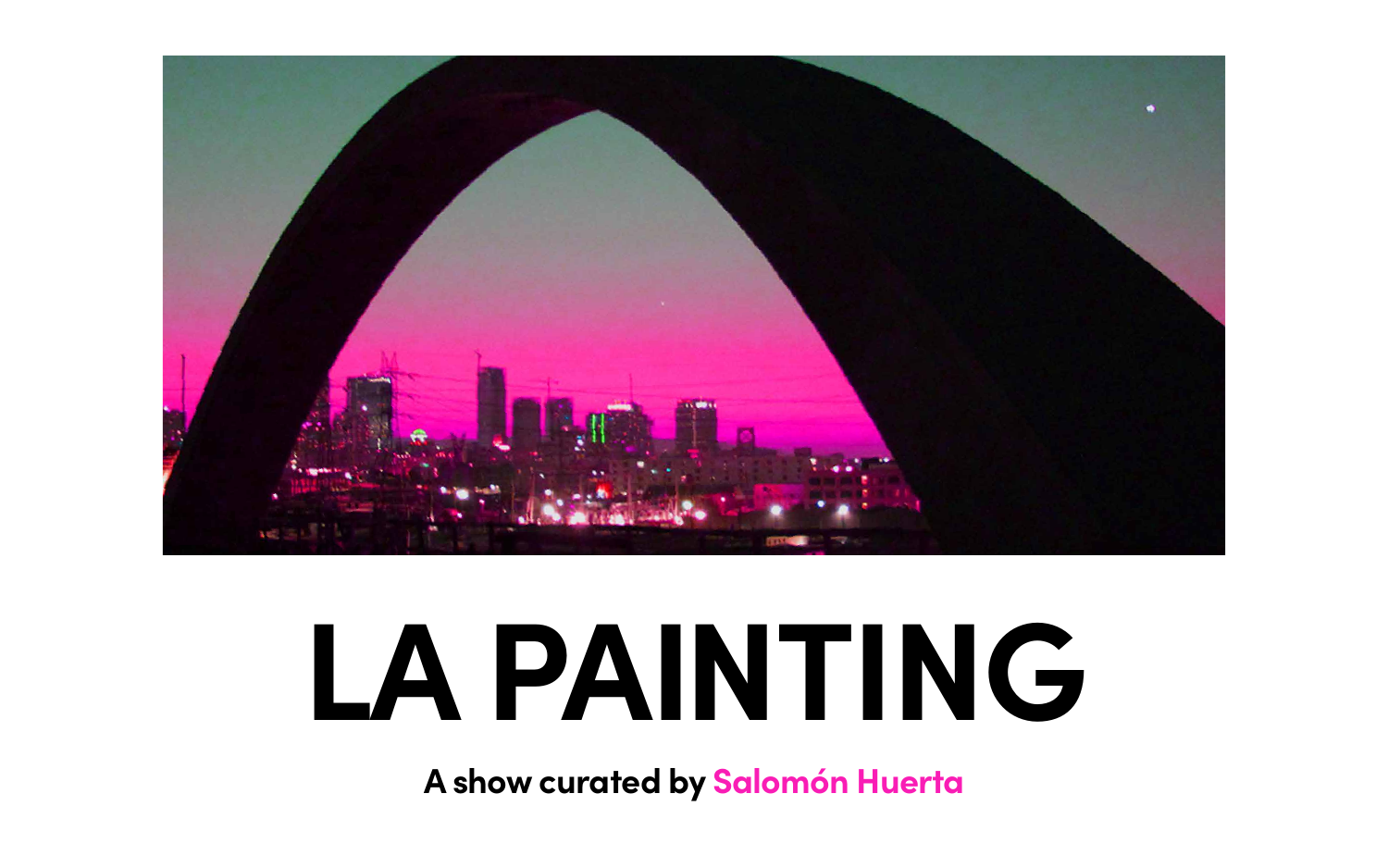## **Tim Ebner Joseph Lee HK Zamani**

#### OPENING RECEPTION

SEPTEMBER 25, 5—8 PM

#### FROM SEPTEMBER 25TH TO NOVEMBER 20TH

#### ARTBUG GALLERY

2441 HUNTER STREET [UNIT B] LOS ANGELES, CA (90023)

CURATED BY SALOMÓN HUERTA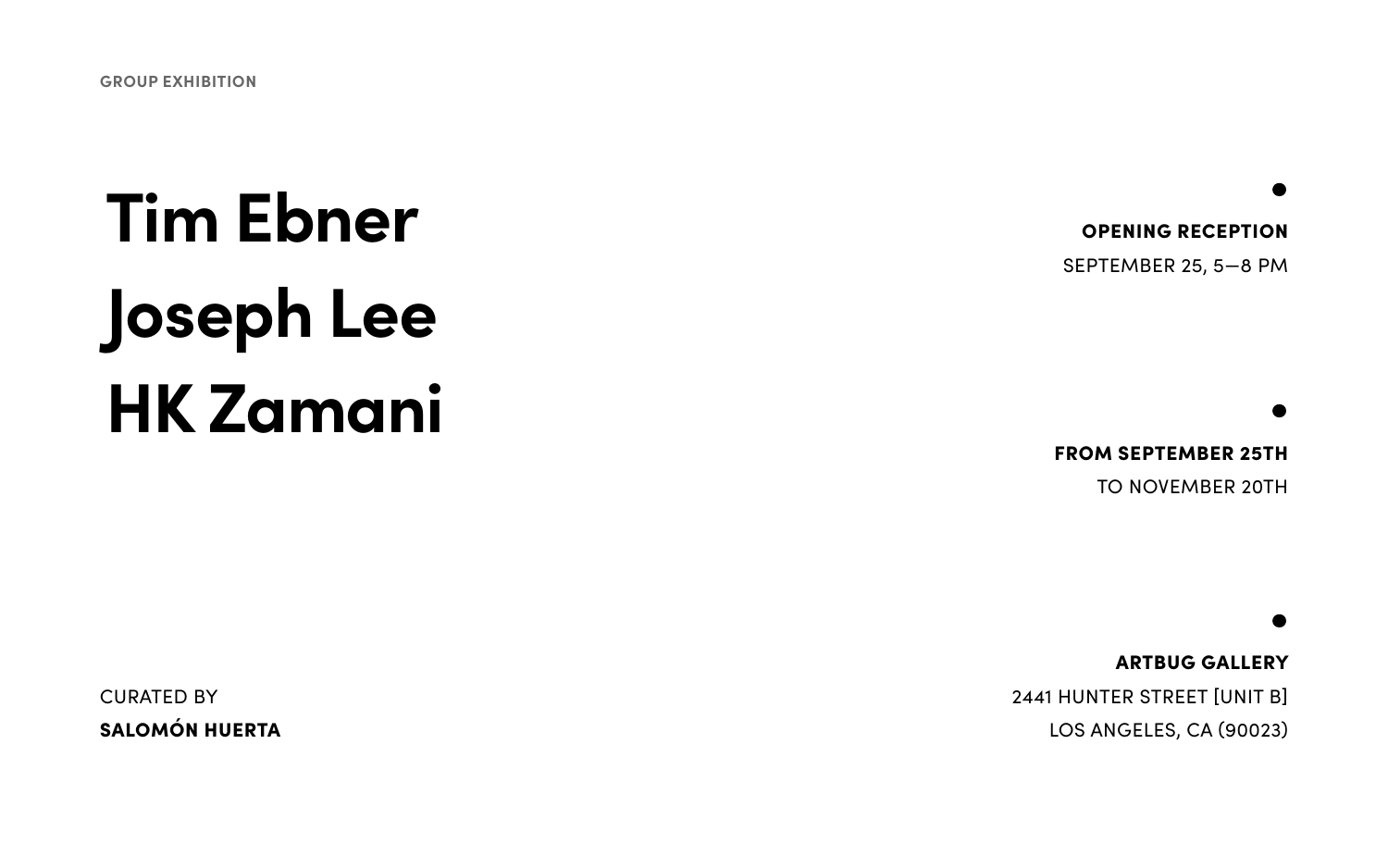Tim Ebner attended the California College of Arts and Crafts and received a BFA and an MFA from the California Institute of the Arts in 1982. He has regularly exhibited in Los Angeles galleries since 1982, and has been showing with the Rosamund Felsen Gallery since 1991 and with the DENK Gallery in 2018. He has taught at CalArts, Otis College of Art and Design, Occidental College, Claremont College, UCLA, Art Center College of Art & Design, and is currently a professor at California State University, Los Angeles.



Metal paintings. Powdercoating on metal.Metal paintings. Powdercoating on metal

#### **Tim Ebner**

**GUEST ARTIST**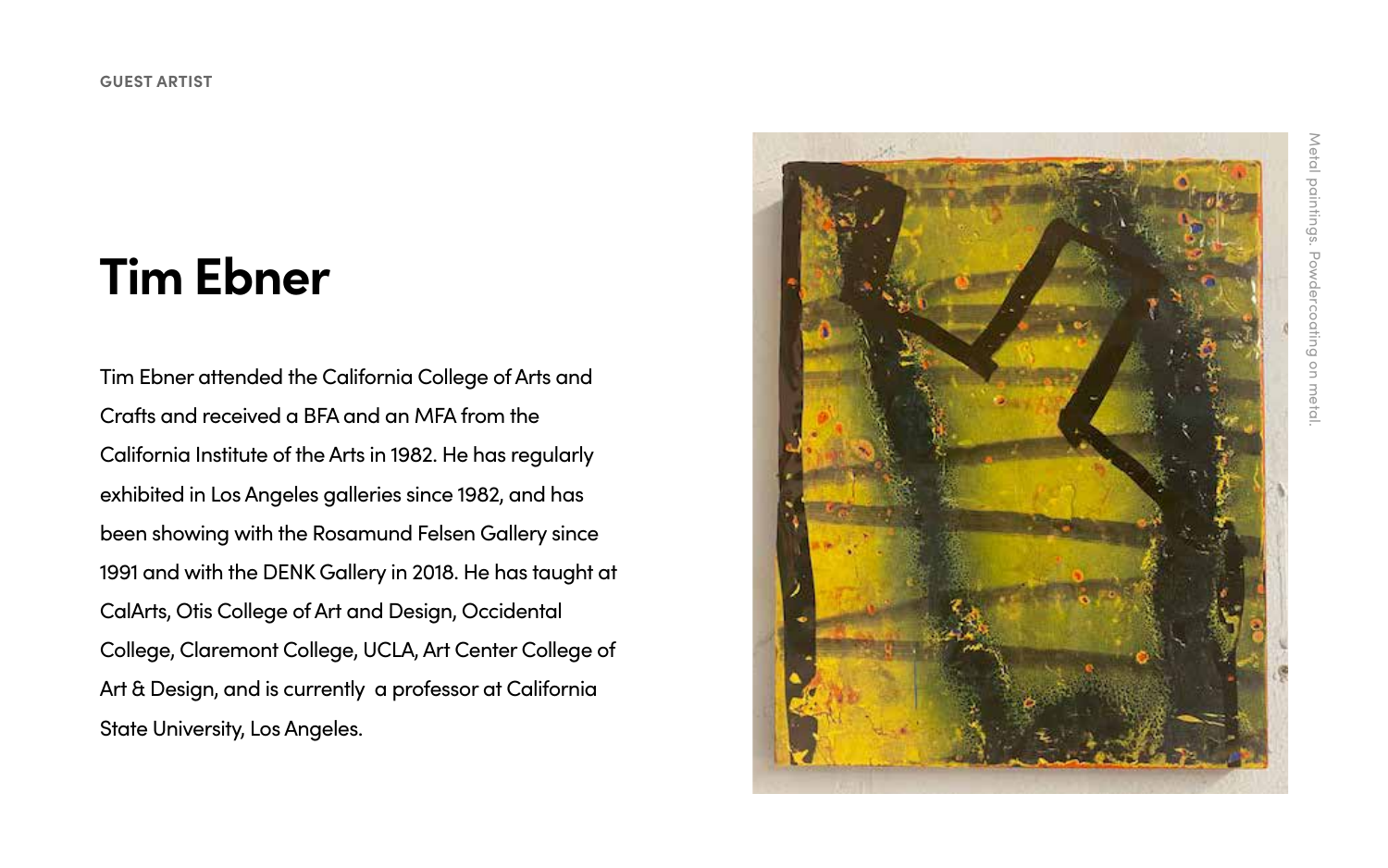Tim Ebner asistió al California College of Arts and Crafts y recibió un BFA y un MFA por parte del California Institute of Arts en 19982. Ha exhibido en diferentes galerías de arte de Los Angeles desde el año 1982. Desde 1991, ha trabajado con Rosamund Felsen Gallery, y desde 2018 trabaja con DENK Gallery. Desde hace varios años da clases en CalArts, Otis Collage of Art and Design, Occidental College, Claremont College, UCLA, Art Center College of Art & Design y actualmente es profesor en California State University, Los Angeles.





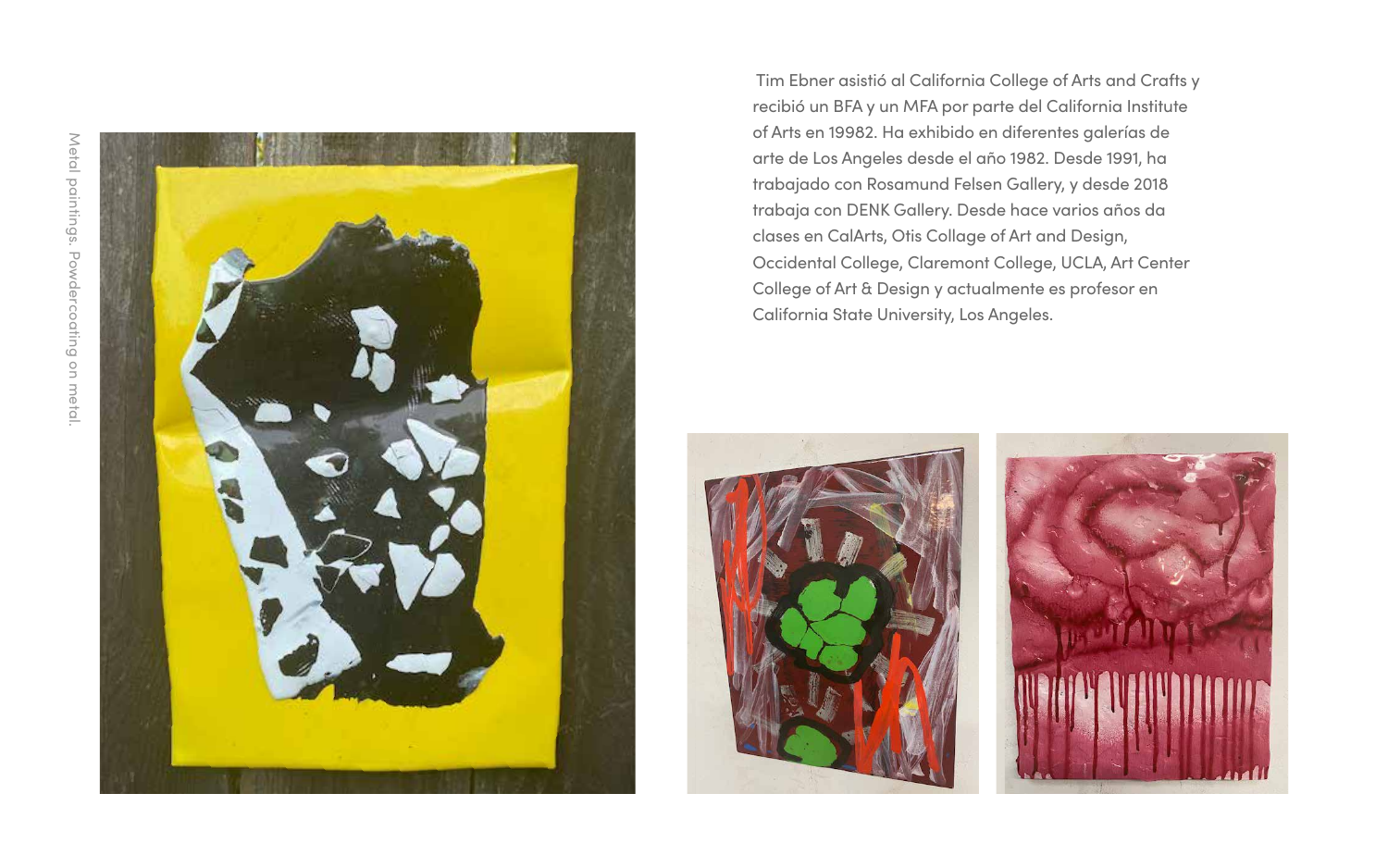Joseph Lee has been an artist for more than 20 years and a graduate of Otis School of Art and Design. His practice stems from collage and the immediacy of cutting and pasting fragments from a mediated world. In his abstract paintings, he explores textures and placement to evoke an idiosyncratic visual rhythm and tempo. In the early 2000's, he was able to exhibit work in LA and NY, showing found posters manipulated through collage and paint marks, eventually creating a scrim-like illusion. Going through various iterations through the years, the embrace of Brutalist architecture currently offers a formal structure to make abstract paintings.



Polylith (slvr pltr). Collage, flashe, oil, texture paste on paper, Polylith (slvr pltr). Collage, flashe, oil, texture paste on paper, 4 x 5 in, 2020. $\overline{\phantom{0}}$  $\times$ S  $\overline{p}$ 2020

## **Joseph Lee**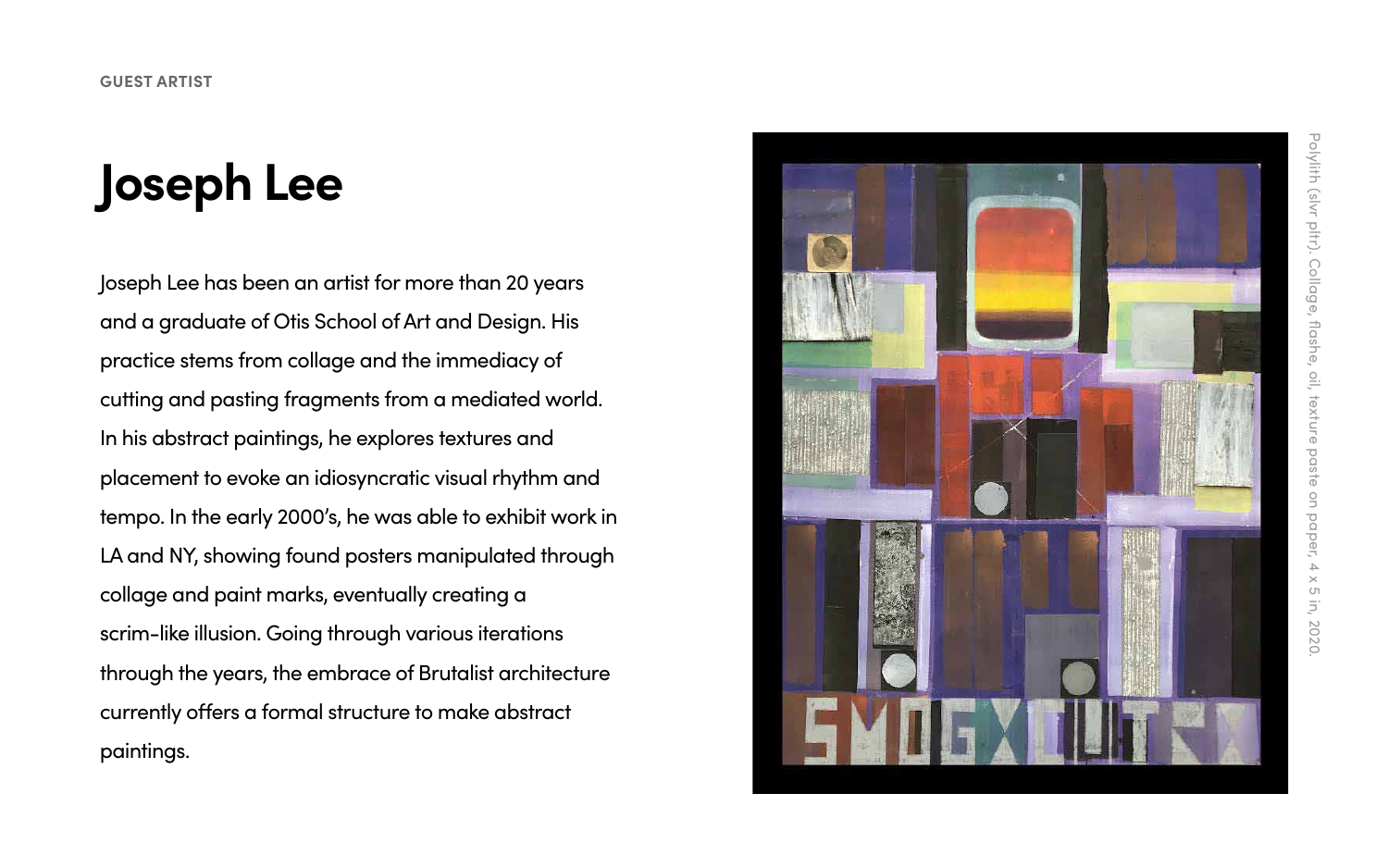

Joseph Lee es artista desde hace más de 20 años, y se graduó de Otis School of Art and Design. Su práctica nace del collage y de la inmediatez de cortar y pegar fragmentos de un mundo mediatizado. En sus pinturas abstractas, explora las texturas y la ubicación de los elementos para evocar desde lo visual un ritmo y un tempo con una idiosincrasia propia. A comienzos de los 2000 participó en exhibiciones tanto en Los Ángeles como en Nueva York. Con diversas iteraciones a lo largo de sus años, el abordaje a la arquitectura Brutalista nos ofrece estructuras formales para la realización de sus pinturas abstractas.



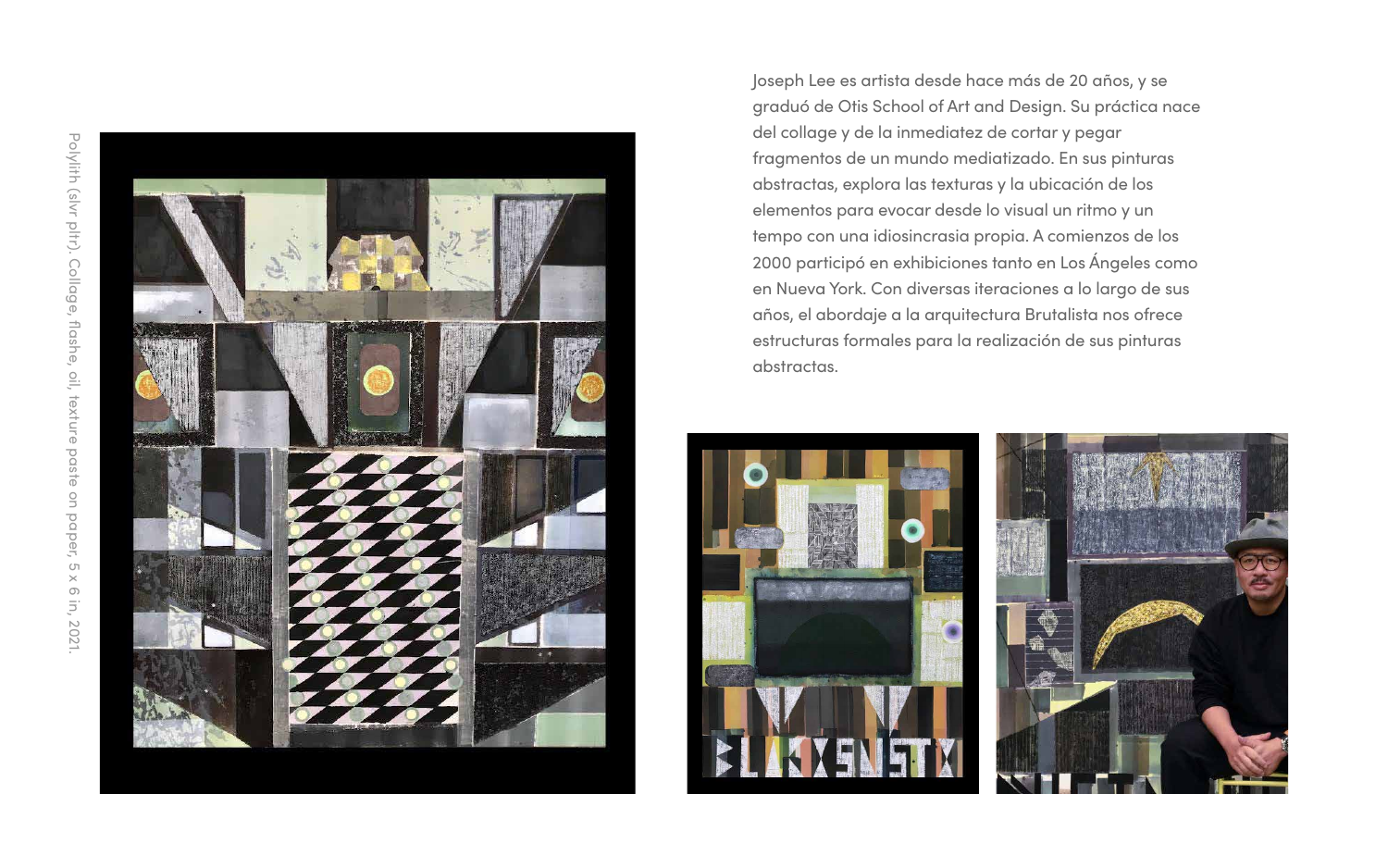HK Zamani is a multidisciplinary artist, and founder of PØST, an alternative exhibition space in Los Angeles, where more than five hundred exhibits have been hosted. He has exhibited extensively, is a recipient of COLA and CCF Grants, and is in the collections of LA County Museum of Art and Berkley Museum of Art.



# Untitled #13. Oil on canvas, 11 x 14 in, 2020 Untitled #13. Oil on canvas, 11 x 14 in, 2020.

#### **HK Zamani**

**GUEST ARTIST**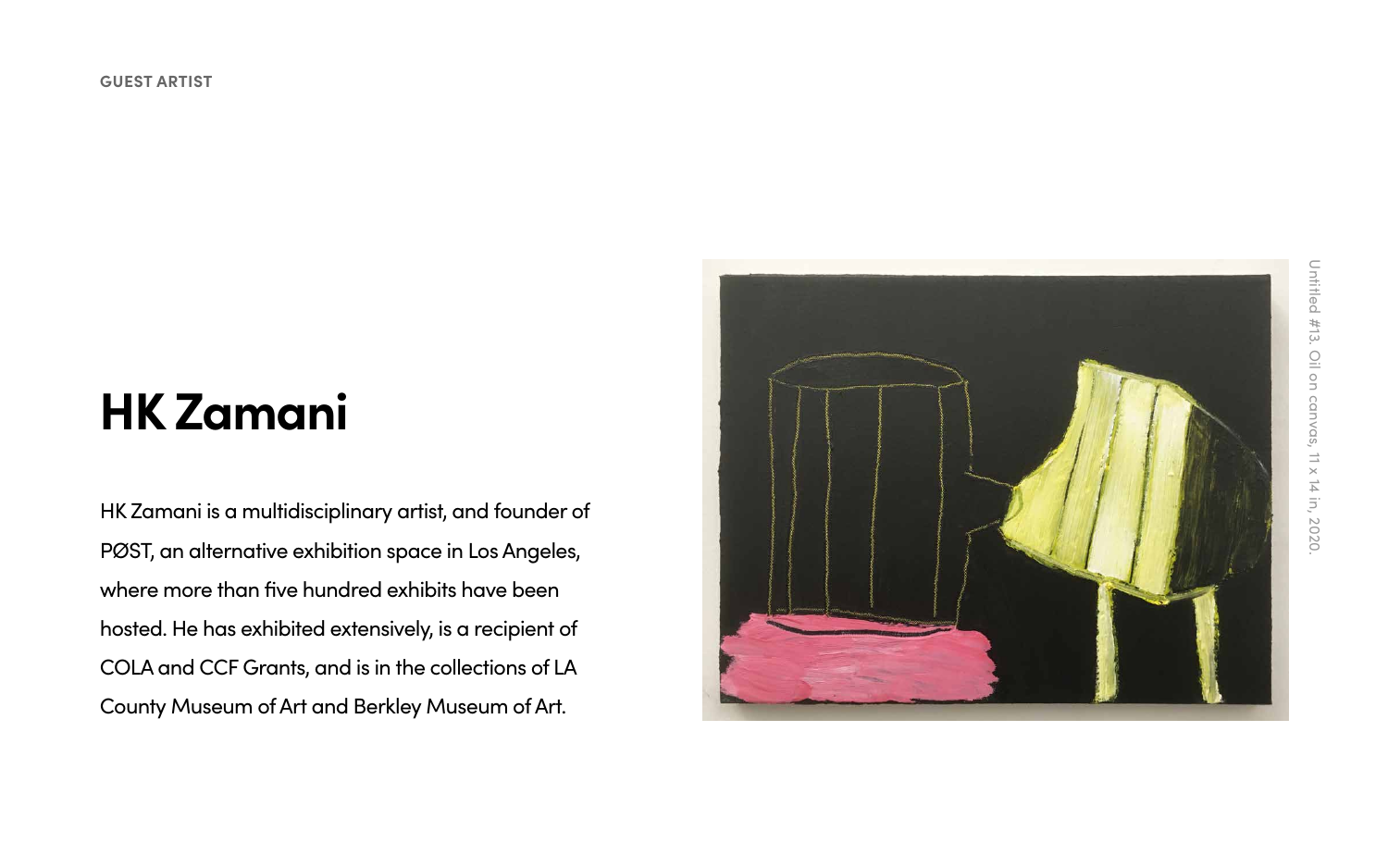HK Zamani es un artista multidisciplinario y fundador de PØST, un espacio de exhibiciones alternativo en Los Angeles, que al momento ha albergado más de 500 exposiciones. Durante su carrera, ha exhibido en numerosas oportunidades. Recibió diversas becas, premios y distinciones como COLA y CCF Grants. Su obra forma parte de importantes colecciones como la LA County Museum of Art y Berkley Museum of Art, entre otras.







Untitled #3. Untitled #3. Oil on canvas, 11 x 14 in, 2021.Oil on canvas, 11 x 14 in, 2021.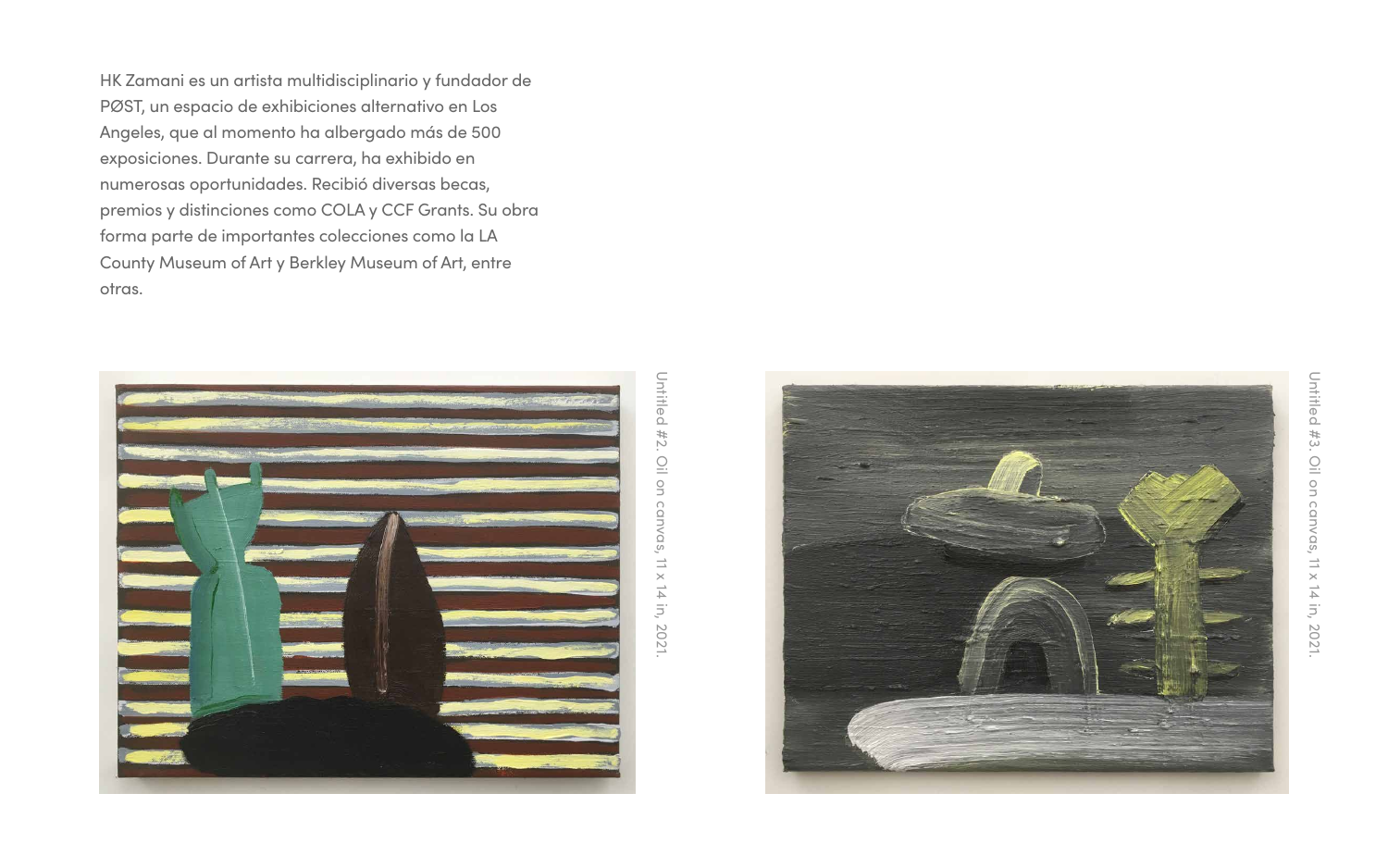Born 1965 in Tijuana, México, Huerta has lived in Los Angeles since the age of 4. After completing a B.F.A. in Illustration at Art Center College of Design in Pasadena, Huerta attended the University of California, Los Angeles for an M.F.A. where he found a mentor in Lari Pittman. Inclusion in the 2000 Whitney Biennial gained Huerta international acclaim. Huerta has exhibited throughout the United States, México and Europe, including: the Austin Museum of Art, Texas; ACME, Los Angeles; Patricia Faure Gallery, Santa Monica, CA; Studio La Città, Verona, Italy; Akademie der Bildenden Künste, Munich, Germany; and Museo de la Ciudad de México.

### **Salomón Huerta**

1965, Tijuana, México. Huerta ha vivido en Los Angeles desde sus cuatro años. Al terminar su B.F.A en el Illustration at Art Center College of Design in Pasadena, asistió a la Universidad de California, Los Angeles, para obtener un M.F.A, donde conoce a Lari Pittman, quien sería a partir de ese momento su mentor. Fue aclamado internacionalmente en la Bienal de Whitney del año 2000. Durante su carrera, Huerta ha exhibido en diversas oportunidades en Estados Unidos, México y Europa. Algunas de las instituciones donde expuso su trabajo son el Austin Museum of Art, Texas; ACME, Los Angeles; Patricia Faure Gallery, Santa Monica, CA; Studio La Città, Verona, Italy; Akademie der Bildenden Künste, Munich, Germany; y el Museo de la Ciudad de México.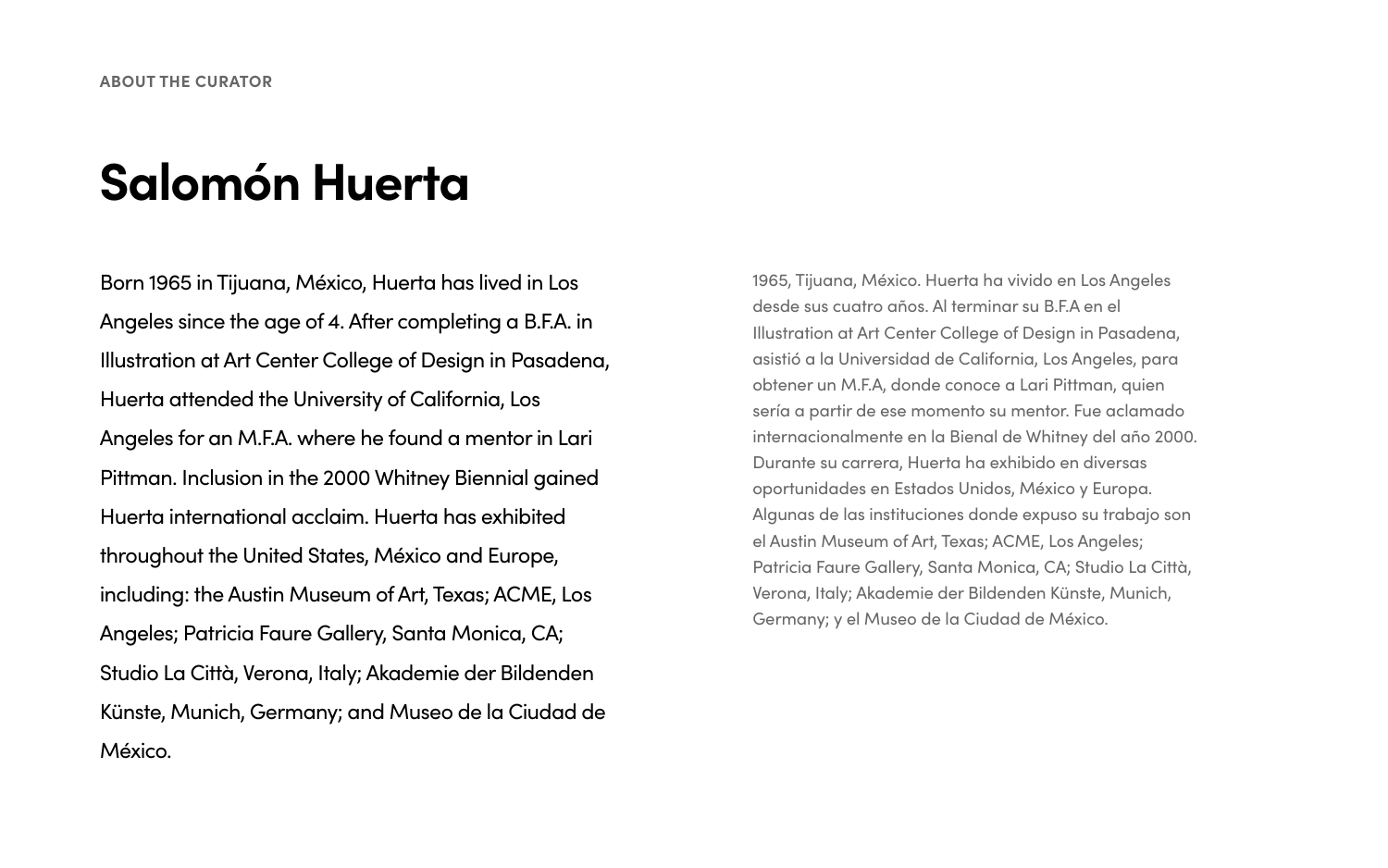ARTBUG is a brand-new, LA-based art gallery with a clear mission: to enhance the visibility of LA-based Latinx artists and curators, through a multi-platform project located in the heart of the Arts District. We aim to host different and diverse voices, formats and pursuits by showcasing projects, exhibitions and events. We want to fill our physical space with the interest and participation of new visitors and collaborators.

## **Artbug**

ARTBUG es un espacio de arte inaugurado recientemente con la misión de potenciar la visibilidad de artistas y curadorxs latinxs a través de un proyecto multiplataforma, ubicado en el corazón del Arts District. Nuestro objetivo es albergar diferentes voces, formatos y búsquedas dando lugar a proyectos, exposiciones y eventos. Queremos colmar nuestro espacio físico de la mano del interés y la participación de nuevxs visitantes y colaboradorxs.

**For more information please contact us at:** INFO@ARTBUG.NET